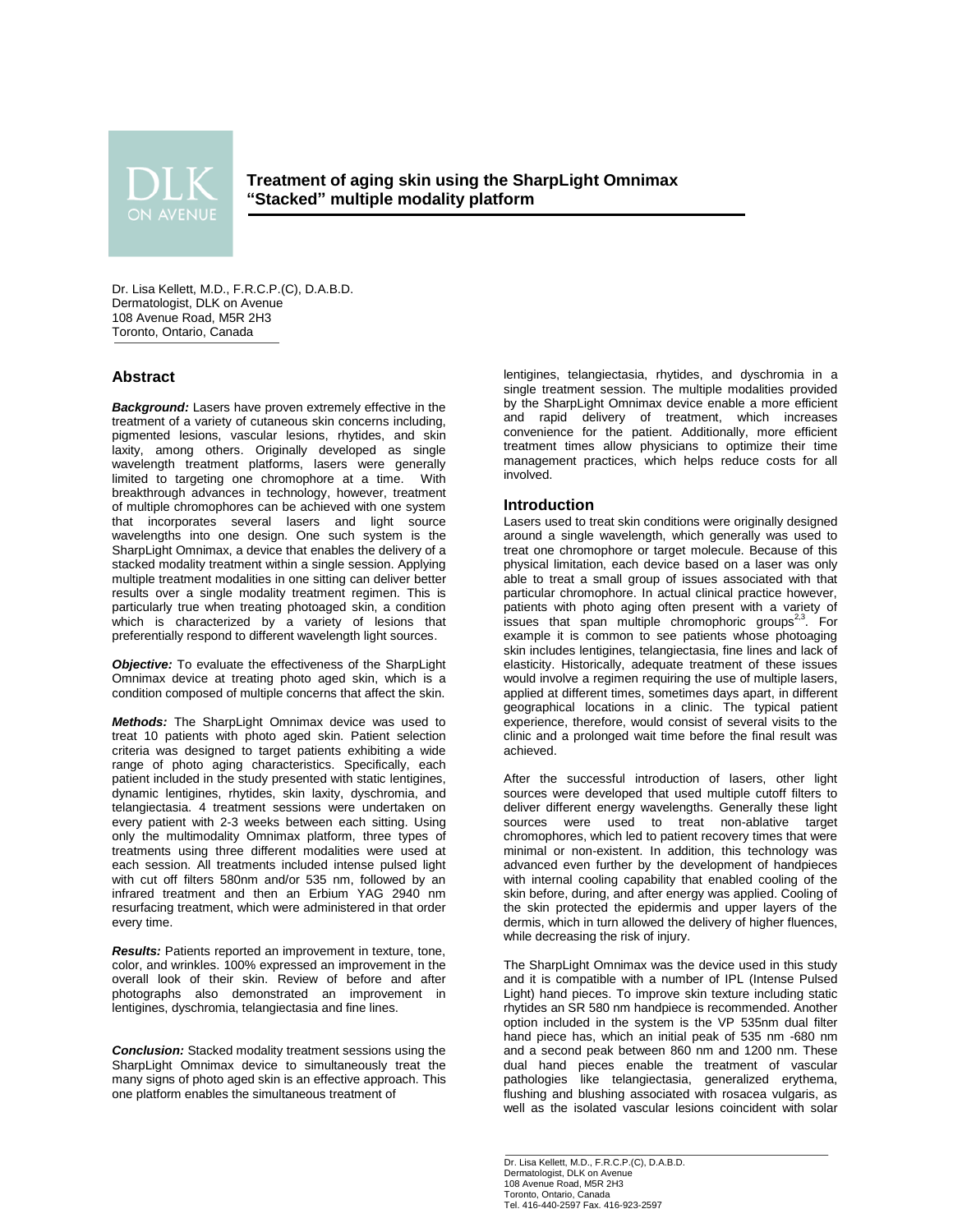elastosis, and poikiloderma of Civatte. In addition, the ability to specifically choose filters allows the treatment of pigmented lesions such as lentigines, ephelides and other melanotic lesions.

The SharpLight Omnimax system also includes a proprietary feature called Dynamic pulse Control (DPC) to allow variability in settings. DPC optimizes the light pulse configuration for specific skin pathology as well as the various Fitzpatrick skin types and grants the practitioner more control by providing the ability to adjust the fluency, pulse duration, interpulse delay, and contact cooling periods.

Infrared technology included in the SharpLight Omnimax system has been demonstrated to create heat in the dermis which promotes collagen remodeling. In the SharpLight Omnimax system this is accomplished using the "Max IR" handpiece, which leads to immediate skin tightening and new collagen production. As part of its design, an integrated thermoelectrically cooled sapphire window, controls the surface temperature of the skin during treatment which maintains patient comfort.

The resurfacing component of the SharpLight Omnimax is an Erbium YAG 2940 fractional laser which allows the specific tissue ablation associated with limited residual damage. In contrast to ablative resurfacing, fractional resurfacing accelerates post treatment wound healing by leaving areas of intact skin. Clinically this leads to transient erythema, rapid healing and minimal downtime.

Bringing all of these treatment modalities together in the SharpLight Omnimax system should enable a stacked modality treatment method that includes the unique DPC, the Max IR infrared and the Erbium YAG 2940 nm fractional resurfacing. This stacked modality method in turn should provide patients with a treatment experience that improves pigmented and vascular lesions, skin tightening and textural improvement in a single convenient session. The SharpLight Omnimax system, therefore, promises to enable patients and practitioners to obtain results in a shorter period of time with significantly less logistical coordination and effort.

# **Patients and Methods**

10 patients (9 females and one male) were treated in this study. Patient age ranged from 48 to 62 and the group included representatives from skin types I-IV.

## **Patient Inclusion Criteria**:

Clinical signs of facial photo aging were the recruitment criteria for the study. In addition to subjective concerns patients had about their appearance, signs of photo aging including rhytides, both static and dynamic, lentigines, dyschromia telangiectasia and skin laxity were clinically confirmed in all patients. Each participant understood the nature of the treatment, as well as, the potential benefits and risks.

# **Patient Exclusion Criteria:**

Patients were excluded for; tanning within a 6 week period, oral isotretinoin or acetretin within 6 months, a history of hypertrophic or keloid scarring and photosensitivity disorders or taking a systemic medication that would cause photosensitivity. Other exclusion criteria consisted of malignant disease, epilepsy, pregnancy or nursing, endocrine disease, systemic lupus erythematosus or other collagen vascular disease, psoriasis vulgaris, hematologic coagulopathy, epidermolysis bullosa or pemphigus vulgaris, or pemphigus folliaceous, or any chronic or acute disease

could affect clinical outcome. Patients with a history of oral herpes simplex were given Valcyclovir as herpes simplex virus prophylaxis.

Prior to treatment, photographs were taken using standardized AP and lateral views. Similar photographs were taken at the conclusion of the 4 sessions that composed the study. In preparation for the study patients completed a patient personal data form, received a physical examination, and had a medical history recorded. The diagnosis was discussed with each patient and informed consent was obtained after a careful discussion of the benefits and possible risks of the treatment plan and procedures.

#### **Treatment Protocol**

During this study the SharpLight Omnimax device was used to deliver all treatments. Prior to full face treatment, a test spot was exposed using the 580 nm headpiece light device to determine optimal fluence, pulse duration and pulse configuration parameters resulting in mild erythema without adverse effects. All patients tolerated the test dose well.

After test spot success, each patient was started on the actual treatment regimen with the SharpLight Omnimax device, which was used to perform all procedures. The treated areas for all patients were confined to the face and neck and consisted of 4 treatments sessions during which each patient received 3 different treatment modalities. The first was intense pulsed light using cutoff filters of 580 nm and/ or 535 nm depending on patient presentation and response to previous treatment. 3 passes of DPC were done each session. Clinical endpoints for each patient were mild erythema. The settings for each patient were individualized but ranged from 10-21 j/cm². Specific settings for each patient can be reviewed in chart 1.

Following the DPC treatment, SharpLight Omnimax infrared (IR) treatment was undertaken using energy levels between 20-30 j/cm² with precooling and post cooling technology. Three passes of IR were performed during each treatment session and patient feedback was obtained during treatment which allowed the pre and post cooling parameters to be adjusted accordingly. The on time and cooling time for each patient were individually derived based on subjective and objective tissue response by the patient to the treatment.

Finally an ablative procedure was performed, using the SharpLight Omnimax Erbium: YAG 2940nm fractional laser. The micro peel technique consisted of two passes of the fractional laser, with parameters set at: 3 Hz, 1.2 ms and 1.2 j/cm² with a 9.5 mm x 9.5 mm spot size.

Upon completion of the SharpLight Omnimax treatment, a cold compress was applied according to patient comfort and necessity. Treatments sessions were scheduled 2-3 weeks apart and after each treatment session, follow-up calls were made to patients between 24 hours to 48 hours to assess response to treatment and address any questions.

## **Results**

After each SharpLight Omnimax treatment and follow up visit, patients were evaluated on their subjective experience to the treatment regimen. Subjects were asked to grade their experience with the procedure as well as their results. The satisfaction scale was a four point scale: 1 - Very satisfied, 2 - satisfied, 3 - somewhat satisfied, 4 - not satisfied.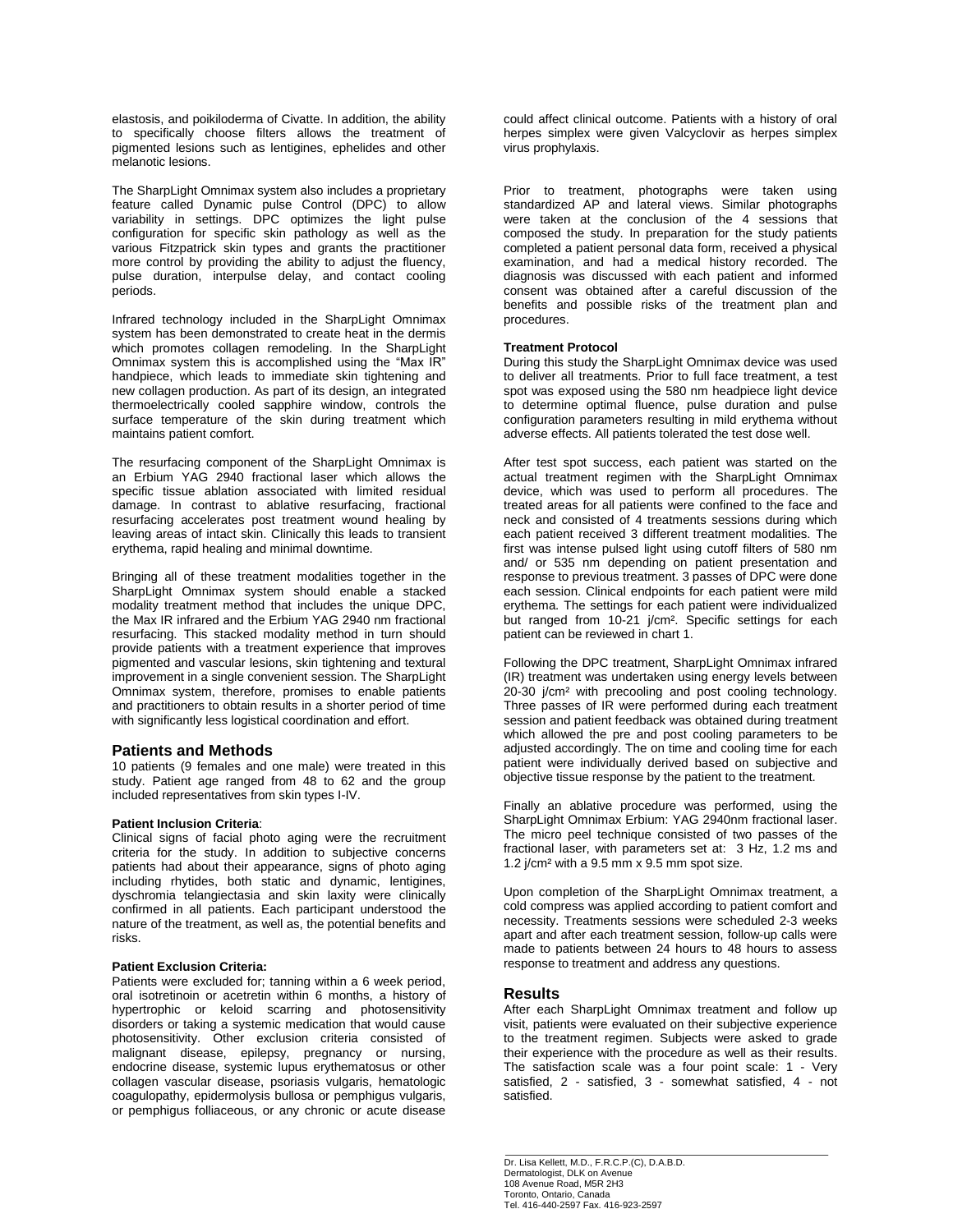Subjectively, 100% of patients reported an improvement in tone, texture and color, as well as, an improvement in the overall look of their skin. Scores from the four point scale revealed 8 patients who were very satisfied, 1 patient who was somewhat satisfied and one patient who was satisfied. 90 % of patients were satisfied to very satisfied.

### **Recommendations**

To maximize results with the SharpLight Omnimax, pretreatment and post treatment protocols were established.

### **Pretreatment protocol**

Pretreatment preparation includes the avoidance of ultraviolet radiation, prophylaxis in appropriate patients for herpes simplex virus and education regarding expectations.

#### **Post Treatment Protocol**

Patients were instructed to apply a bland moisturizer in the first 24 hours and then begin to wash with a mild liquid non foaming cleanser after 24 hours. Retinol, vitamin A acid and its derivatives, glycolic, mandelic, lactic and salicylic acids were all to be avoided for 48 hours post treatment. Patients were also advised to avoid picking or any manipulation of the face during the healing period. A sunscreen of SPF 30 or higher with both UVA and UVB coverage was applied for 24 hours after each treatment.

# **Conclusion**

'

Unlike single modality treatment platforms, the SharpLight Omnimax incorporates multiple modalities in one system, which enables patients to see better, faster results. Additionally, an improved efficiency is gained for the physician by reducing the time required for treatment, the investment required for equipment, and the physical clinic space needed to provide first rate services.

The SharpLight Omnimax device achieves better and faster results for aging skin through the use of a stacked modality treatment regimen that addresses the multiple skin concerns within a single session. The system includes the proprietary DPC technology, a Max IR infrared and an Erbium YAG 2940 nm fractional treatment, which enables this kind of versatility in treating the variety of signs and symptoms associated with aging skin.

Results of this study, which employed the stacked modality treatment regimen, showed that 90% of patients were either very satisfied, or satisfied with their treatment experience. 100% of patients stated their level of satisfaction was high enough that they would recommend treatment to others. In addition to being effective with 100% of patients seeing improvement in skin tone and color, the treatment led to no adverse side effects.

The SharpLight Omnimax device is compatible with a wide range of hand pieces, each with a multitude of treatment parameter options. In this study, multiple hand pieces were used including a DPC hand piece, a Max IR infrared hand piece and an Erbium YAG 2940 nm hand piece. The thermoelectric cooling mechanism of the SharpLight Omnimax system, was also essential in providing comfortable treatment sessions for the patient, while protecting the epidermis.

Overall, the multiple modality regimen has several advantages over single modality treatment systems. One critical advantage is how heat penetrates the skin when multiple modalities are used. Combining these treatment

methods allows for greater heat dispersion to the dermis, which in turn enhances collagen production and remodeling. Furthermore, patients and clinicians see faster results from the various treatments, which can be performed all at once, unlike single modality treatments that are spread out over time.

## **References**

1. Anderson RR, Parrish RR. *Selective photothermolysis: precise microsurgery by selective absorption of pulse radiation*. Science .1983;220:524-527.

2. Bitter PH. *Noninvasive rejuvenation of photo damaged skin using serial, full-face intense pulsed light treatments*. Dermatol Surg. 2004;30(9):1196-1200.

3. Weiss RA, Weiss MA, Beasley KL. *Rejuvenation of photo damaged skin: 5 year results with intense pulsed light of the face, neck and chest*. Dermatol Surg. 2002;28(12):1115- 1119.

Dr. Lisa Kellett is a Dermatologist certified in 1997 in both Canada and the United States. She is the founder and principal dermatologist at DLK On Avenue specializing in cosmetic dermatology and laser surgery. She graduated with Honours at University of Toronto with a degree in Medicine and went on to do an internship and a second year residency in Internal Medicine at the University of Western Ontario. She then completed a Dermatology residency at the University of Toronto. She is a fellow of the Royal College of Physicians and Surgeons of Canada, and a member of the Canadian Laser Aesthetic Surgery Society, the Toronto Dermatological Society and the College of Physicians and Surgeons of Ontario.

Dr. Kellett has extensive experience in the use of medical technology including the development of new technology and has been at the forefront of using cutting edge devices in cosmetic and laser dermatology. Due to her innovation in the field of cosmetic dermatology, she has lectured widely about developments in laser surgery and has been a leader in the industry for over 15 years.

Dr. Kellett has been involved as a consulting dermatologist to laser companies to influence new product development. She has been widely featured also in the media including print , radio, online and television such as Flare, Fashion , Elle , Globe and Mail, Toronto Star, National Post , Ottawa Citizen, Zoomer, Reader's Digest, Canadian Living, Chatelaine, Huffington Post, Macleans, Now , Elevate, Todays Parent, Alive, Best Health, Glow, Global , CBC, CTV, City TV, Marilyn Denis show, e talk, E! Network, W5, Slice network, ET Canada, Canoe Network among others.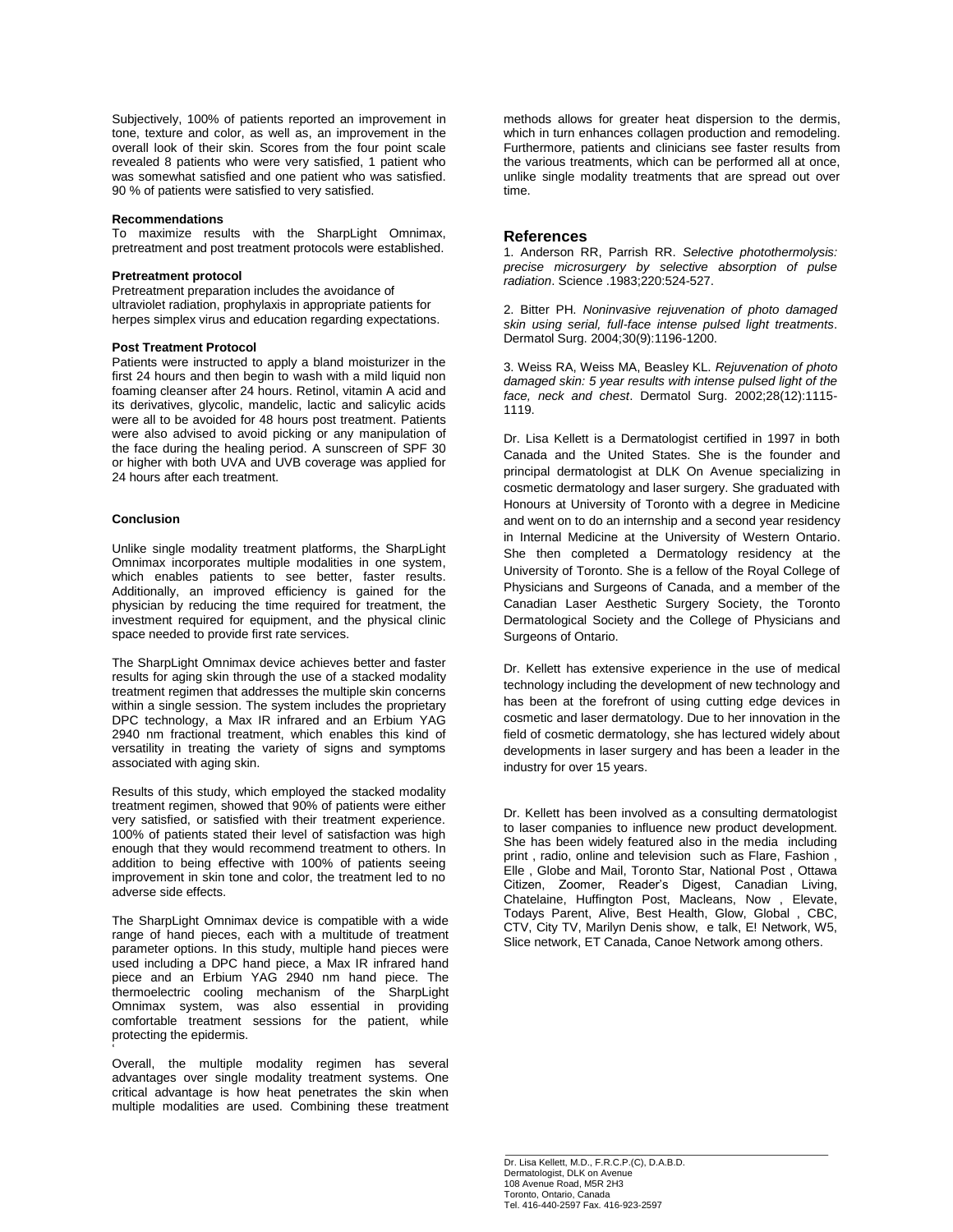| Random | Gender<br>Age | <b>Treatment</b><br>Area               | # of Tx                 | Type of<br><b>Treatment</b>                      | <b>Parameters Treatment</b>                                                                                                                                                                                 | <b>Parameters Treatment</b>                                                       | <b>Parameters</b><br><b>Treatment</b>                   | Patient<br><b>Satisfaction</b> | <b>Post-Treatment</b><br>Response                                      |
|--------|---------------|----------------------------------------|-------------------------|--------------------------------------------------|-------------------------------------------------------------------------------------------------------------------------------------------------------------------------------------------------------------|-----------------------------------------------------------------------------------|---------------------------------------------------------|--------------------------------|------------------------------------------------------------------------|
| #01JT  | F<br>51       | Face & neck                            | 4                       | Combination<br><b>DPC</b> Infrared<br>Fractional | <b>DPC 580SR</b><br>Textural<br>msec10-15/fl.13j<br>1pass<br>Vascular<br>msec10/fl.13-20j<br>1pass<br>535VP-LVL<br>msec10-15/fl.15-16j<br>1pass to cheeks/nose                                              | <b>Infrared</b><br>Precool 5 sec<br>On time 3 sec<br>Fl.15-20j<br>2 passes        | Fractional<br>7X7 / 3HZ<br>msec 1.5/1.2j<br>1-2passes   | 3<br>Somewhat<br>satisfied     | Erythema                                                               |
| #02DS  | F<br>51       | Face & neck                            | $\overline{4}$          | Combination<br><b>DPC</b> Infrared<br>Fractional | <b>DPC 580SR</b><br>Textural<br>msec15/fl.15-18j<br>1pass<br>Pigment<br>msec12/fl.16-18<br>1pass                                                                                                            | Infrared<br>Precool 5 sec<br>On time 3 sec<br>Face 30i<br>Neck 25i<br>2 passes    | Fractional<br>7X7 / 3Hz<br>msec 1.5-3/j<br>1.5<br>1pass | $\mathbf{1}$<br>Very satisfied | One day of<br>puffiness.<br>Recovery 3<br>days.                        |
| #03HL  | M<br>56       | Face & neck<br>(DPC above<br>hairline) | $\overline{\mathbf{4}}$ | Combination<br><b>DPC</b> Infrared<br>Fractional | <b>DPC 580SR</b><br>Pigment<br>msec12 /fl. 14-18/<br>2passes<br>Vascular<br>msec 10/fl. 17/1 pass                                                                                                           | Infrared<br>Precool 5 sec<br>On time 3 sec<br>Face 20j<br>Neck 15j<br>2 passes    | Fractional<br>7X7 3 Hz<br>msec1.2/ 1.2j<br>1-2 passes   | $\mathbf{1}$<br>Very satisfied | Well tolerated                                                         |
| #04CW  | F<br>62       | Face & neck                            | 4                       | Combination<br><b>DPC</b> Infrared<br>Fractional | <b>DPC 580SR</b><br>Textural<br>msec15-20/fl.12-16<br>1pass<br>Pigment<br>msec12-15/fl.12-16<br>1pass<br>Vascular<br>msec 10/fl. 13-16j/cm <sup>2</sup><br>1pass                                            | Infrared<br>Precool 5 sec<br>On time 3 sec<br>Face 20 j<br>Neck 15i<br>2 passes   | Fractional<br>7X7 / 3HZ<br>msec1.2/j 1.2<br>2 passes    | $\overline{2}$<br>Satisfied    | Erythema<br>transient<br>throbbing for a<br>few hours                  |
| #05GA  | F<br>59       | Face & neck                            | 4                       | Combination<br><b>DPC</b> Infrared<br>Fractional | <b>DPC 580SR</b><br>Textural<br>msec15/fl.13-16 /1pass<br>Pigment<br>msec12/fl.13-16/1pass<br>Vascular<br>msec10/fl.13-15/1pass<br>535VP DVP/LVL<br>msec12fl.12-16 to dark<br>brown spot cheeks and<br>nose | Infrared<br>Precool 5 sec<br>On time 3 sec<br>$20-25i$<br>2passes                 | Fractional<br>7X7 3HZ<br>msec1.2/j 1.2<br>3passes       | 1<br>Very satisfied            | Well tolerated                                                         |
| #06AB  | F<br>49       | Face & neck                            | $\overline{4}$          | Combination<br><b>DPC</b> Infrared<br>Fractional | <b>DPC 580SR</b><br>Textural<br>msec15/fl.12-19/1pass<br>pigment<br>msec 15/fl.15-20/1pass<br>vascular<br>msec10-12/fl.15/1pass                                                                             | Infrared<br>Precool 5 sec<br>On time 3 sec<br>Face 20-15j<br>Neck 15j<br>2 passes | Fractional<br>7X7 /3HZ<br>msec1.2/j 1.2<br>2passes      | $\mathbf{1}$<br>Very satisfied | Well tolerated                                                         |
| #07AP  | F<br>51       | Face & neck                            | 4                       | Combination<br><b>DPC</b> Infrared<br>Fractional | <b>DPC 580SR</b><br>Textural<br>msec 20/fl.12-20j<br>1 pass<br>Pigment<br>msec 12 /fl.12-20<br>1pass<br>Vascular<br>msec12/fl.12-20                                                                         | Infrared<br>Precool 5 sec<br>On time 3 sec<br>Face 25j<br>Neck 20j<br>2 passes    | Fractional<br>7X7/2 HZ<br>msec 1/j 1.2<br>3 passes      | $\mathbf{1}$<br>Very satisfied | Quite tolerable,<br>erythema that<br>resolved in a<br>48 hours         |
| #08AJ  | F<br>62       | Face                                   | 4                       | Combination<br><b>DPC</b> Infrared<br>Fractional | <b>DFC 580SR</b><br>Textural<br>msec 10-15/fl.13j<br>1pass<br>Vascular<br>msec10/fl.13-20j<br>1 pass<br>535VP LVL<br>msec 12/fl.17-19<br>Nose & cheeks                                                      | Infrared<br>Precool 3-5 sec<br>On time 2-5 sec<br>$20-25j$<br>2 passes            | Fractional<br>7X7 / 3HZ<br>msec 1.5/j 1.2<br>2 passes   | $\mathbf{1}$<br>Very satisfied | Burning<br>sensation<br>immediately<br>after, relieved<br>by ice packs |
| #09PW  | F<br>51       | Face & neck                            | 4                       | Combination<br><b>DPC</b> Infrared<br>Fractional | <b>DPC 580SR</b><br>Textural<br>msec10-15/fl.15-21<br>1 pass<br>Pigment<br>msec10/fl.15-21<br>1pass<br>Vascular<br>msec10/fl.15                                                                             | Infrared<br>Precool 3-5 sec<br>On time 3-5 sec<br>20-25j 3 passes                 | Fractional<br>7X7 3Hz<br>msec1/j 1.2<br>2 passes        | $\mathbf{1}$<br>Very satisfied | Transient<br>erythema                                                  |
| #010JB | F<br>55       | Face & neck                            | 4                       | Combination<br><b>DPC</b> Infrared<br>Fractional | <b>DPC 580SR</b><br>Textural<br>msec10-15/fl.15-21<br>1 pass<br>Pigment<br>msec10/fl.15-21<br>1pass<br>Vascular<br>msec10/fl.15                                                                             | Infrared<br>Precool 4-5 sec<br>On time 2-4 sec<br>Face 30j<br>Neck 25j            | Fractional<br>7X7/2 HZ<br>msec 1/j 1.2<br>3 passes      | $\mathbf{1}$<br>Very satisfied | Discomfort and<br>Transient<br>erythema                                |